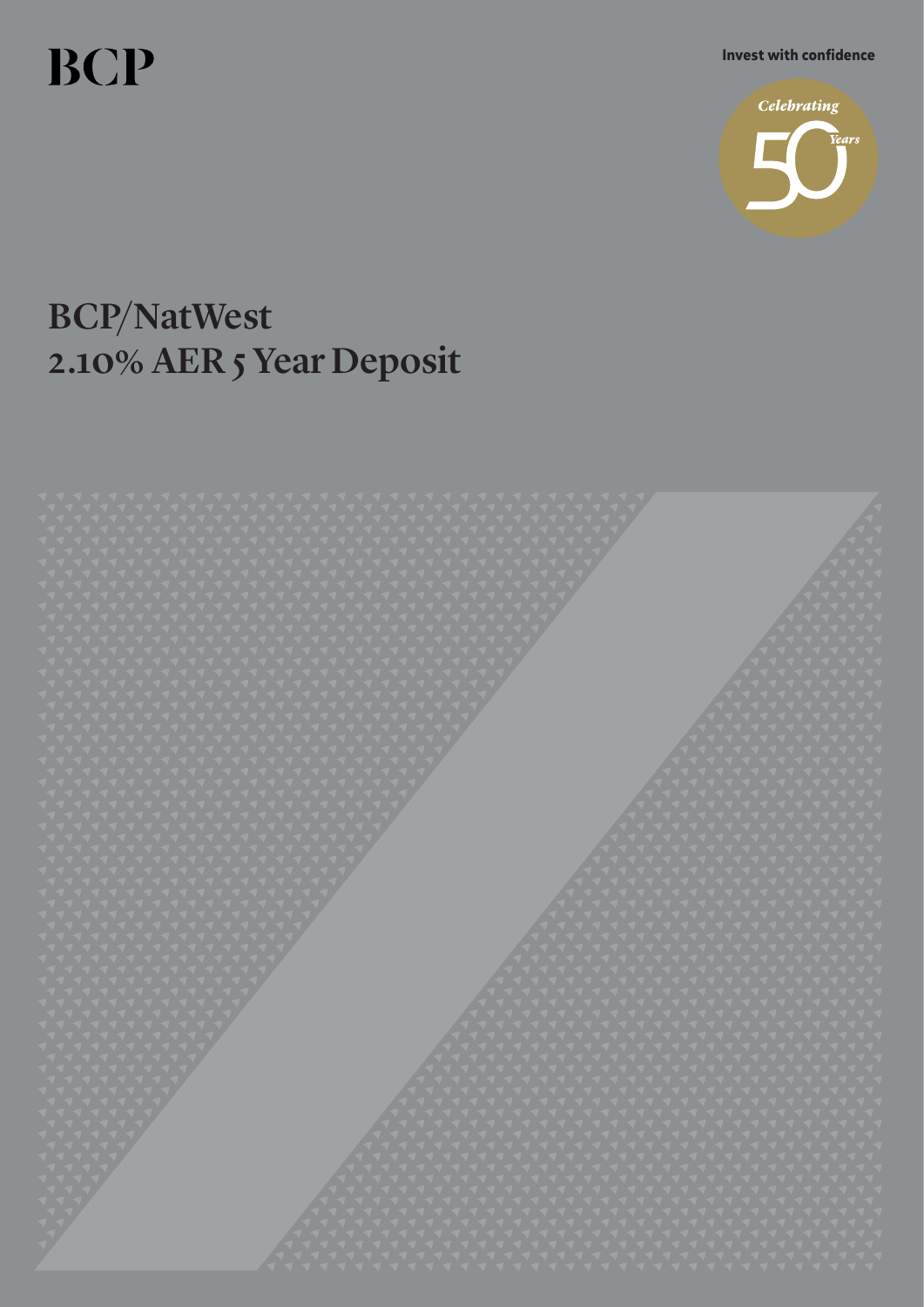

# **OVERVIEW**

| $\rightarrow$ 2.5% Fixed deposit interest paid out at the end of year 1 |  |  |  |  |  |
|-------------------------------------------------------------------------|--|--|--|--|--|
|-------------------------------------------------------------------------|--|--|--|--|--|

- $\rightarrow$  2.0% Fixed deposit interest paid out at the end of years 2 to 5
- $\rightarrow$  Deposit with 100% CAPITAL SECURITY at maturity from NatWest Markets N.V.
- $\rightarrow$  Deposit Interest paid out in early July each year

- $\rightarrow$  NatWest Markets N.V. Deposit Credit Rating is A+ (Fitch)
- $\rightarrow$  Daily liquidity available in normal market and funding conditions (capital security does not apply and subject to an administration charge)
- $\rightarrow$  5 Year term
- $\rightarrow$  Available to Credit Unions, Charities, Pensions, Corporates, Religious Orders, and Friendly Societies
- $\rightarrow$  Minimum Investment  $\epsilon$ 500,000 for Credit Unions and €100,000 for other investors
- $\rightarrow$  Closing Date 24th June 2022

Warning: if you withdraw before 28th June 2027, capital security will not apply to the portion of your investment being withdrawn. The withdrawal value may be more or less than the capital secure amount and you may lose some or all of the money you invest. Liquidity is only available in normal market and funding conditions. Warning: If NatWest Markets N.V. were to default, you could lose some or all of your investment and potential interest. Warning: Your investment is not covered by any Deposit Guarantee Scheme.

*This product is a permitted investment underthe Central Bank of Ireland's credit union handbook.*

*This is marketing material.*

AER is Annual Equivalent Rate.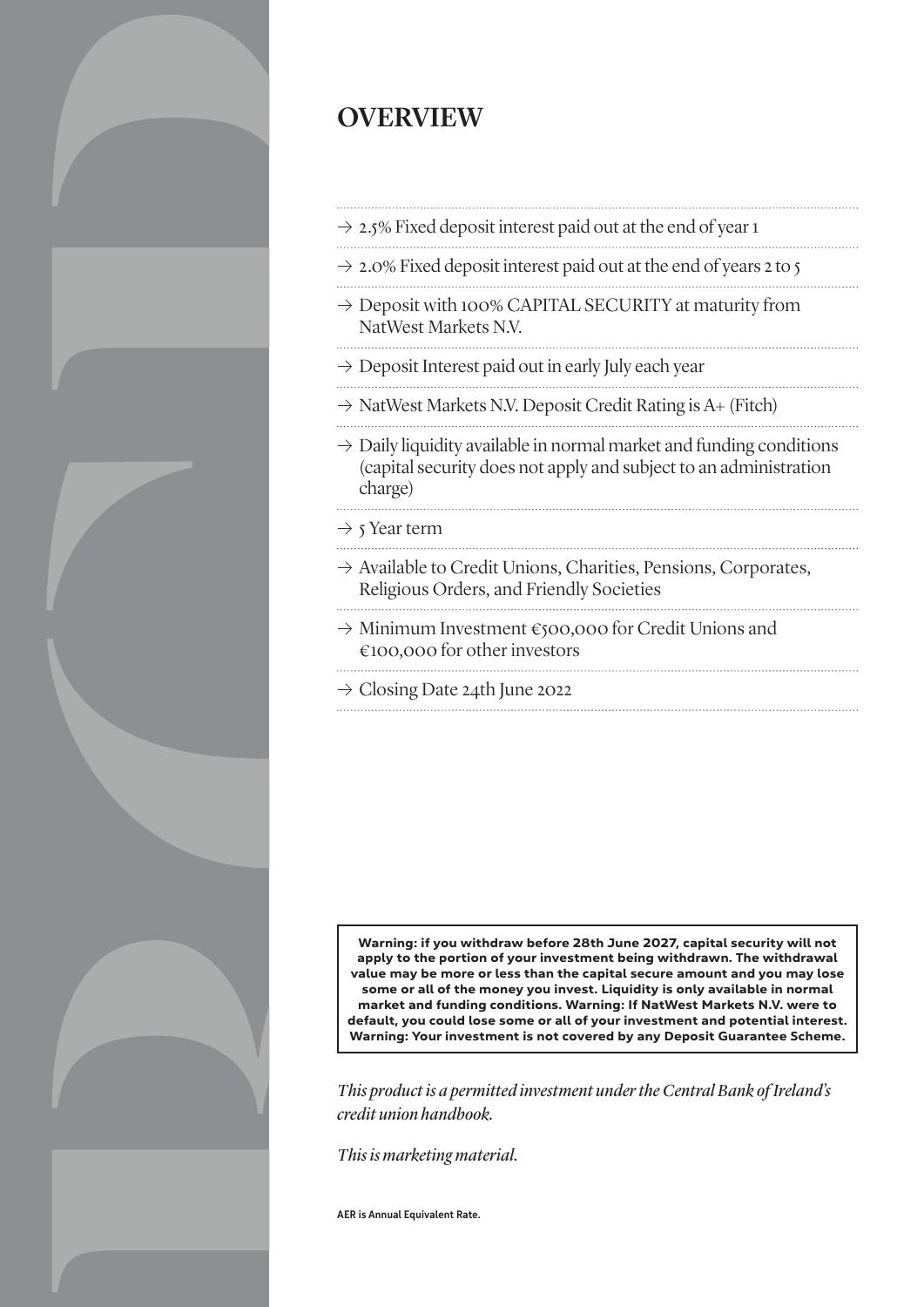### KEY FEATURES

| <b>HOW THE DEPOSIT</b><br><b>WORKS</b>        | The product producer of the BCP/<br>NatWest 2.10% AER 5 Year Deposit (the<br>"Deposit") is BCP Asset Management<br>DAC, 71 Upper Leeson Street, Dublin 4,<br>DO4 XK68.<br>Funds are placed in a 5 Year deposit<br>account at NatWest Markets N.V. (the<br>"Bank"), in the name of BCP. This<br>account is a pooled Client Asset account<br>in the name of BCP. Note, as the assets<br>are held as part of a common pool you<br>do not have a claim against a specific<br>sum in a specific account; your claim is<br>against the client assets pool in general.<br>We will ensure that the account is in the | name of BCP Asset Management DAC, is<br>designated as a client asset account<br>and that only we are entitled to issue<br>instructions in respect of it. The Deposit<br>Interest earned will be paid to BCP on<br>28th June each year and passed on to<br>Depositors by BCP. If the 28th is not a<br>business day, the interest is paid to BCP<br>on the following business day.<br>$\rightarrow$ 2.5% Deposit Interest paid out at the<br>end of year 1.<br>$\rightarrow$ 2.0% Deposit Interest paid out at the<br>end of years 2 to 5. |
|-----------------------------------------------|--------------------------------------------------------------------------------------------------------------------------------------------------------------------------------------------------------------------------------------------------------------------------------------------------------------------------------------------------------------------------------------------------------------------------------------------------------------------------------------------------------------------------------------------------------------------------------------------------------------|------------------------------------------------------------------------------------------------------------------------------------------------------------------------------------------------------------------------------------------------------------------------------------------------------------------------------------------------------------------------------------------------------------------------------------------------------------------------------------------------------------------------------------------|
| <b>SUITABILITY</b>                            | The BCP/NatWest 2.10% AER 5 Year<br>Deposit is suitable for investors who<br>intend to invest for the full 5 year<br>investment term. This investment is<br>suitable for investors seeking 100%<br>capital security at maturity, an<br>investment term of 5 Years with 2.5%<br>deposit interest paid out at the end of<br>year 1 and 2.0% deposit interest paid<br>out at the end of years 2 to 5. Prior to                                                                                                                                                                                                  | the transfer of funds to the Bank and at<br>maturity, investments will be held in a<br>BCP pooled Client Asset account (funds<br>held with AIB plc prior to<br>commencement). Credit Unions should<br>ensure any investment in this deposit<br>does not exceed regulatory or internal<br>investment limits.                                                                                                                                                                                                                              |
| <b>DEPOSIT</b><br>PERFORMANCE                 | Deposit Performance is the initial<br>investment plus annual interest. Deposit<br>Performance is provided by the Bank. In<br>the event that the Bank fails to meet its                                                                                                                                                                                                                                                                                                                                                                                                                                       | liabilities, you could lose some or all of<br>your money. Your investment is not<br>covered by any Deposit Guarantee<br>Scheme.                                                                                                                                                                                                                                                                                                                                                                                                          |
| NATWEST MARKETS N.V.<br><b>CREDIT RATINGS</b> | Investors will be exposed to the<br>creditworthiness of NatWest Markets<br>N.V. The insolvency of NatWest Markets<br>N.V. may lead to a partial or total loss of<br>your investment.<br>NatWest Markets N.V. is incorporated<br>with limited liability in the Netherlands,                                                                                                                                                                                                                                                                                                                                   | authorised and regulated by De<br>Nederlandsche Bank (Central Bank of<br>the Netherlands) and the Autoriteit<br>Financiële Markten (Netherlands<br>Authority for the Financial Markets).<br>The registered office is Claude<br>Debussylaan 94, Amsterdam, the<br>Netherlands.                                                                                                                                                                                                                                                            |
|                                               |                                                                                                                                                                                                                                                                                                                                                                                                                                                                                                                                                                                                              |                                                                                                                                                                                                                                                                                                                                                                                                                                                                                                                                          |

|                       |        | <b>FITCH</b> | <b>MOODY'S</b> |
|-----------------------|--------|--------------|----------------|
| <b>Credit Ratings</b> | д-     |              |                |
| Outlook               | Stable | Stable       | Positive       |

Source: Bloomberg as at May 2022.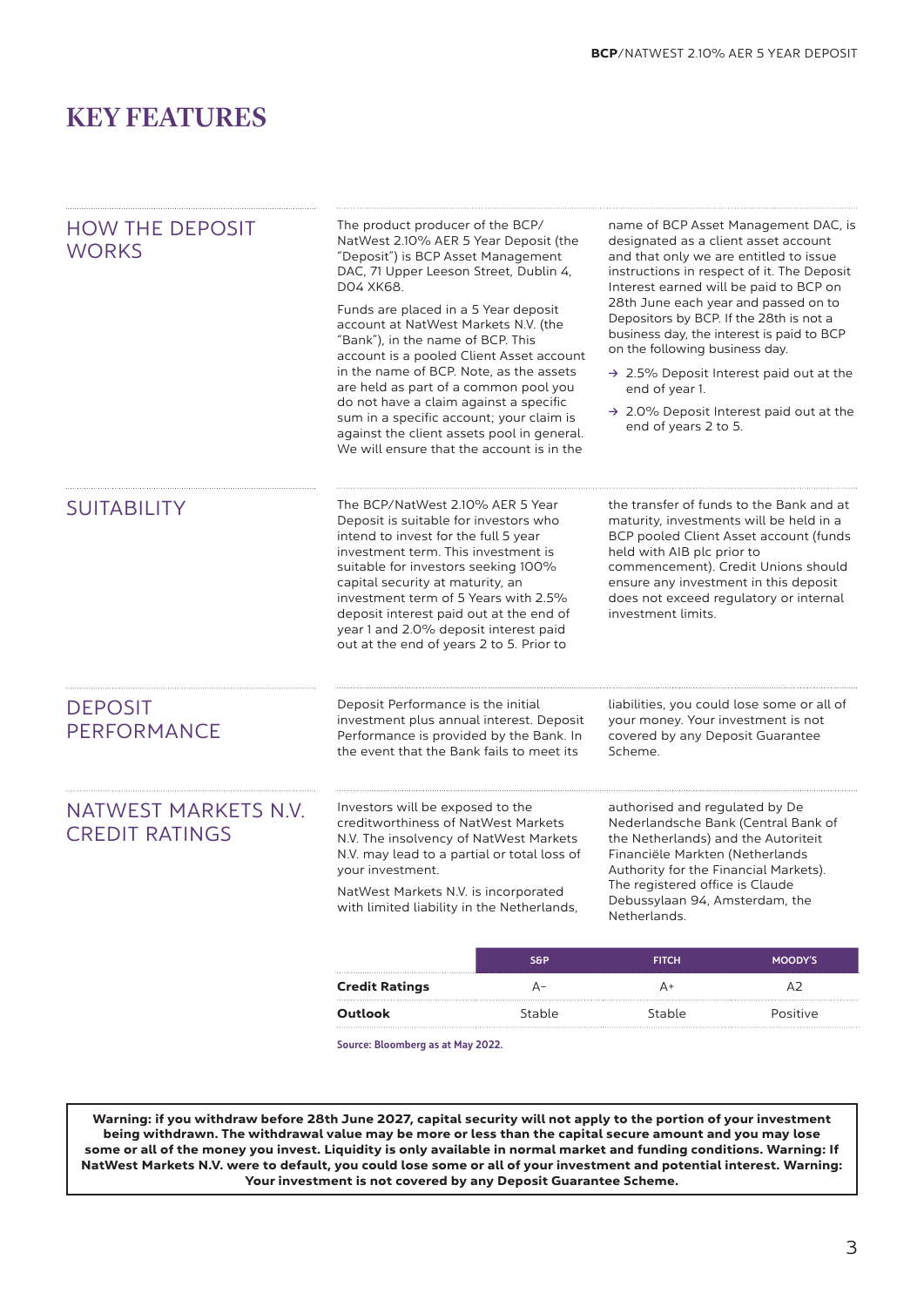| NatWest Markets N.V. will provide<br>liquidity during the investment term,<br>subject to it being satisfied that normal<br>market and funding conditions prevail.<br>There is no guarantee liquidity will be<br>available at the time you wish to<br>withdraw.<br>Any early withdrawal of the Deposit may<br>include a deduction from the initial<br>investment as compensation for any<br>loss incurred by NatWest Markets N.V.<br>due to the early withdrawal ("Break                                                                                                                                                                                                                                                                                                                                             | less than the capital protected amount.<br>NatWest Markets N.V. does not commit<br>to making a market on any day at any<br>price. Deductions for fees and charges<br>are not made uniformly throughout the<br>life of the Deposit, but are loaded onto<br>the early period. If you withdraw from<br>the Deposit in the early period this will<br>impact on the value you will receive. The<br>Deposit provides 100% capital security<br>at maturity, if a withdrawal is processed<br>before the maturity date capital security<br>does not apply.                                                                                                                                          |
|---------------------------------------------------------------------------------------------------------------------------------------------------------------------------------------------------------------------------------------------------------------------------------------------------------------------------------------------------------------------------------------------------------------------------------------------------------------------------------------------------------------------------------------------------------------------------------------------------------------------------------------------------------------------------------------------------------------------------------------------------------------------------------------------------------------------|--------------------------------------------------------------------------------------------------------------------------------------------------------------------------------------------------------------------------------------------------------------------------------------------------------------------------------------------------------------------------------------------------------------------------------------------------------------------------------------------------------------------------------------------------------------------------------------------------------------------------------------------------------------------------------------------|
| by NatWest Markets N.V. by reference to<br>prevailing market conditions and shall<br>include the costs to NatWest Markets<br>N.V. of terminating any related financial<br>instrument held by it in connection with<br>hedging the Deposit. Such Break Costs<br>may be substantial and you may receive                                                                                                                                                                                                                                                                                                                                                                                                                                                                                                               | A 0.25% (or $\epsilon$ 1,250 for a withdrawal of<br>€500,000) administration charge<br>(subject to €250 minimum) payable to<br>BCP will apply to the full realised market<br>value (which may be more or less than<br>the capital secure amount) of any early<br>withdrawal from this investment.                                                                                                                                                                                                                                                                                                                                                                                          |
| As provided for in Finance Act 2016, the<br>rate of DIRT applying to the gross<br>interest earned on the Deposit from<br>2022 onwards will be 33%, where<br>applicable. Irish resident corporate<br>investors will be taxable on any Interest<br>earned at 25%. Tax exempt investors<br>including Credit Unions, Religious<br>Orders, Charities, Pensions, and Friendly                                                                                                                                                                                                                                                                                                                                                                                                                                             | Societies, will be paid gross and will not<br>be subject to tax on any interest earned.<br>Corporate investors will receive interest<br>gross without deduction of tax but will<br>have to pay any tax due via their tax<br>returns. Depositors should satisfy<br>themselves in relation to Revenue<br>reporting requirements and the<br>implications of non-disclosure.                                                                                                                                                                                                                                                                                                                   |
| The paragraph below displays how the<br>investment is structured for a<br>hypothetical €1,000,000 investor. The<br>BCP/NatWest 2.10% AER 5 Year Deposit<br>provides 100% Deposit Performance by<br>placing 100% or €1,000,000 of your<br>investment amount on deposit. This<br>amount will remain at 100% or<br>€1,000,000 throughout the 5 Year<br>Term. This Deposit offers fixed deposit<br>interest of 2.5% paid out at the end of<br>year 1 and 2.0% fixed deposit interest at<br>the end of years 2 to 5 which is paid out<br>in early July each year. BCP will receive<br>an initial fee of 0.66% or €6,600 for the<br>distribution, marketing and<br>administration of the Deposit<br>throughout the 5 Year term equivalent<br>to 0.132% per annum. An initial fee of<br>0.35% or €3,500 is payable to your | intermediary equivalent to 0.07% per<br>annum for the 5 Year term; this is<br>payable to BCP if you do not deal with<br>us through an intermediary. In addition<br>to this commission we may receive from<br>or provide to our counterparties and/or<br>intermediaries minor non-monetary<br>benefits which may arise in the normal<br>course of business (e.g. attendance at<br>training, conferences or off-site<br>meetings that may include a minor<br>sustenance). No charges or fees are<br>taken away from your Deposit or your<br>maturity payment, and there are no<br>annual management charges, so any<br>returns are based upon the full amount<br>you place into the Deposit. |
| You have no right to cancel your<br>application to invest in the Deposit once<br>your signed application is received by<br>BCP. This is regardless of whether BCP<br>has received funds at that time or not<br>and regardless of whether the original                                                                                                                                                                                                                                                                                                                                                                                                                                                                                                                                                               | application has been received or it is<br>received in electronic form. If BCP has<br>not received funds with the application,<br>you are obliged to send the funds to<br>BCP by the closing date.                                                                                                                                                                                                                                                                                                                                                                                                                                                                                          |
|                                                                                                                                                                                                                                                                                                                                                                                                                                                                                                                                                                                                                                                                                                                                                                                                                     | Costs"). Break Costs shall be calculated                                                                                                                                                                                                                                                                                                                                                                                                                                                                                                                                                                                                                                                   |

IMPORTANT NOTE: Investments will be held by the Bank as deposits in a client asset account in the name of BCP. In the ÷ event of any failure by the Bank to meet its liabilities, as investors are not customers of the Bank, BCP will seek the return of funds on behalf of investors. Investors must deal directly with BCP in this instance.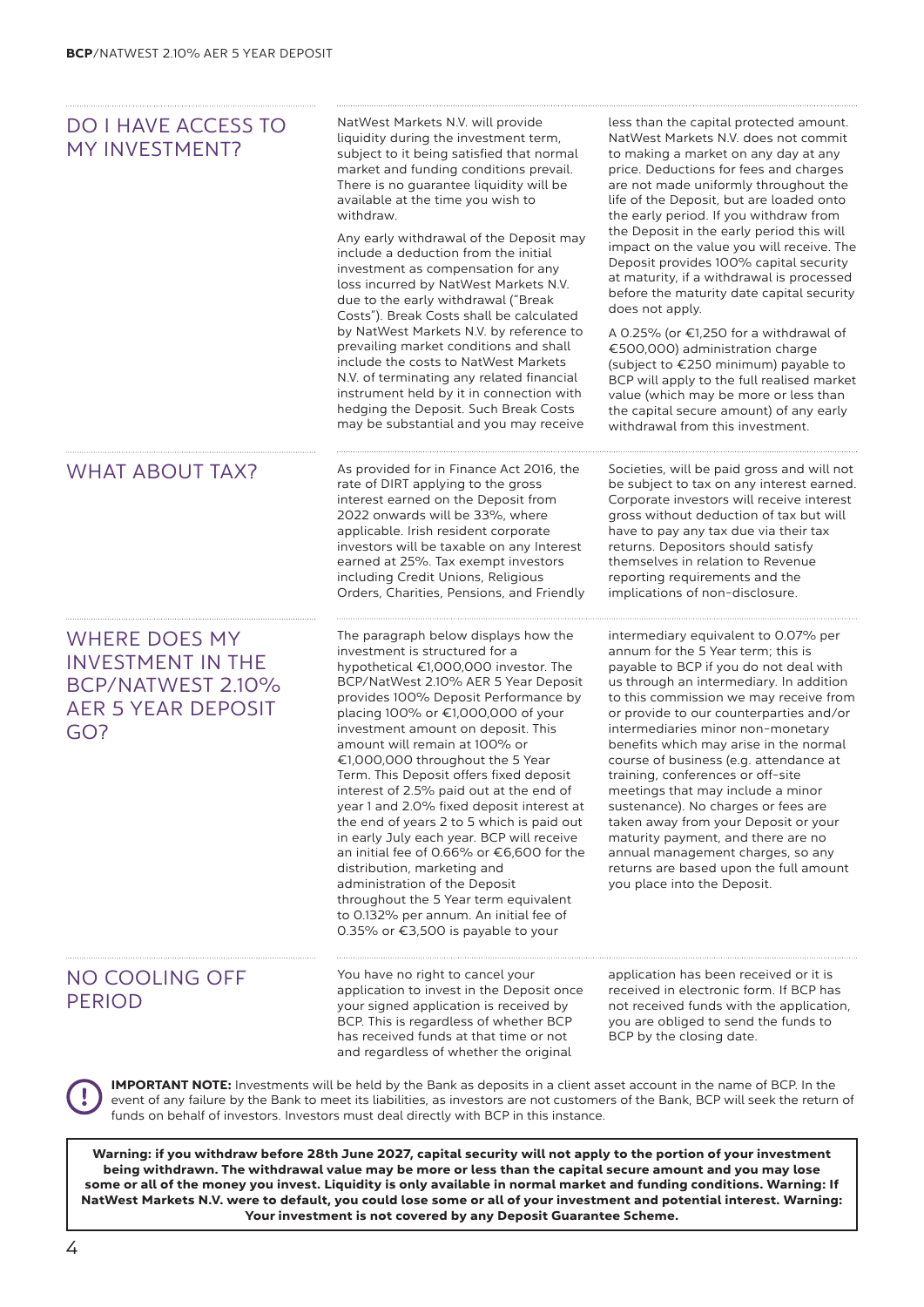### WHAT ARE THE RISKS INVOLVED IN THE DEPOSIT?

| COUNTERPARTY/<br><b>CREDIT RISK</b>    | Your capital is exposed to the credit risk<br>of NatWest Markets N.V., In the event<br>that NatWest Markets N.V. fails to meet<br>its liabilities, you could lose some or all                                                                                                            | of your investment and potential<br>interest. The Deposit is not covered by<br>the Deposit Guarantee Scheme (DGS).                                                                                                                              |
|----------------------------------------|------------------------------------------------------------------------------------------------------------------------------------------------------------------------------------------------------------------------------------------------------------------------------------------|-------------------------------------------------------------------------------------------------------------------------------------------------------------------------------------------------------------------------------------------------|
| <b>CONCENTRATION RISK</b>              | Your investment in the Deposit should<br>only be considered as part of your<br>overall investment portfolio. You should<br>not put all, nor a large part, of the                                                                                                                         | money you have available for<br>investment into any one product, or with<br>any one counterparty.                                                                                                                                               |
| <b>LIQUIDITY RISK</b>                  | NatWest Markets N.V. aims to provide<br>liquidity during the investment term,<br>however, certain exceptional market and<br>funding circumstances may have a<br>negative impact on the Bank's ability to<br>provide liquidity. Extreme adverse<br>conditions may even render the Deposit | entirely illiquid, which may make it<br>impossible to withdraw before the<br>maturity date. It is envisaged that<br>investors will hold the Deposit for the<br>full 5 year term and all investors should<br>consider the term before investing. |
| <b>EARLY WITHDRAWAL</b><br><b>RISK</b> | If the Deposit is withdrawn before the<br>maturity date then the value of the<br>Deposit may be less than the capital<br>secure amount and the investor may                                                                                                                              | lose some or all of the invested amount.<br>An administration charge will apply to<br>an early withdrawal.                                                                                                                                      |

### **IMPORTANT DATES**

| <b>KEY EVENTS AND DATES</b> |                |  |  |
|-----------------------------|----------------|--|--|
| Closing Date                | 24th June 2022 |  |  |
| Deposit Start Date:         | 28th June 2022 |  |  |
| Maturity Date:              | 28th June 2027 |  |  |

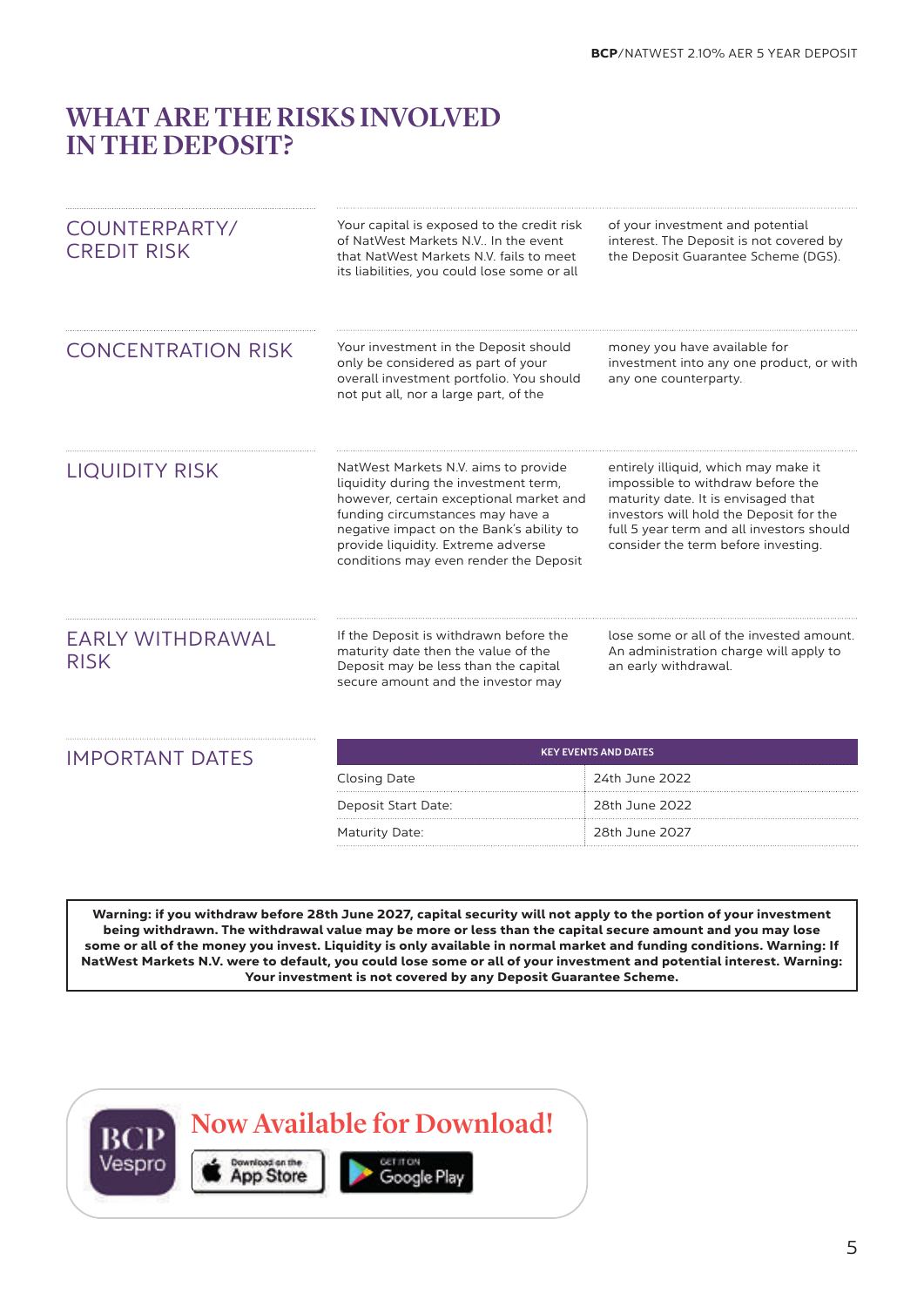### APPLICATION FORM

### This application form is for Credit Unions use only. All other Investors must use the BCP Generic Application Form.

|                                                               | We hereby apply for the BCP/NatWest 2.10% AER 5 Year Deposit as follows:                                                                                                                                                       |                        |                                              |                               |            |
|---------------------------------------------------------------|--------------------------------------------------------------------------------------------------------------------------------------------------------------------------------------------------------------------------------|------------------------|----------------------------------------------|-------------------------------|------------|
| <b>PLEASE COMPLETE IN BLOCK CAPITALS</b>                      |                                                                                                                                                                                                                                |                        |                                              |                               |            |
|                                                               | Investment advice was provided by: Retained Advisor                                                                                                                                                                            |                        |                                              | (Firm Name) Intermediary      | <b>BCP</b> |
| <b>Name of Applicant:</b>                                     |                                                                                                                                                                                                                                |                        |                                              |                               |            |
| Address to which any correspondence to be sent:               |                                                                                                                                                                                                                                |                        |                                              |                               |            |
|                                                               |                                                                                                                                                                                                                                |                        |                                              |                               |            |
| <b>Central Bank Registered CU Number:</b>                     |                                                                                                                                                                                                                                |                        |                                              |                               |            |
| <b>Contact Person:</b>                                        |                                                                                                                                                                                                                                |                        |                                              | <b>Telephone:</b>             |            |
| <b>Email:</b>                                                 |                                                                                                                                                                                                                                |                        |                                              | (Required)                    |            |
| <b>Source of Funds:</b><br>New investment from existing funds | Reinvestment from BCP product                                                                                                                                                                                                  |                        |                                              | Encashment of another product |            |
| Payment by: Cheque:                                           | <b>Bank Draft:</b><br>EFT:                                                                                                                                                                                                     |                        |                                              |                               |            |
|                                                               | For payment by Bank Draft and EFT please provide source of funds details below:                                                                                                                                                |                        |                                              |                               |            |
| <b>Bank/Building Society/Credit Union Name:</b>               |                                                                                                                                                                                                                                |                        |                                              |                               |            |
| <b>Account Name:</b>                                          |                                                                                                                                                                                                                                | <b>Account Number:</b> |                                              |                               |            |
| <b>Sort Code:</b>                                             |                                                                                                                                                                                                                                | <b>IBAN:</b>           |                                              |                               |            |
|                                                               |                                                                                                                                                                                                                                |                        |                                              |                               |            |
| <b>INVESTMENT AMOUNT</b>                                      |                                                                                                                                                                                                                                |                        |                                              |                               |            |
| BCP/NatWest 2.10% AER 5 Year Deposit €                        |                                                                                                                                                                                                                                |                        | (Minimum €500,000, increments of €100,000)   |                               |            |
| <b>BCP Electronic Funds Transfer (EFT) Details:</b>           |                                                                                                                                                                                                                                |                        |                                              |                               |            |
| <b>Bank Name: AIB</b>                                         | <b>Bank Address: 100 Grafton St. Dublin 2</b>                                                                                                                                                                                  |                        | <b>Account Number: 03623-969</b>             |                               |            |
|                                                               | Account Name: BCP Asset Management DAC Client Asset Account                                                                                                                                                                    |                        | <b>Sort Code: 93-12-33</b>                   |                               |            |
| <b>BIC Code: AIBKIE2D</b>                                     |                                                                                                                                                                                                                                |                        | <b>IBAN No.: IE23 AIBK 9312 3303 6239 69</b> |                               |            |
|                                                               | Warning: if you withdraw before 28th June 2027, capital security will not apply to the portion of your investment<br>being withdrawn. The withdrawal value may be more or less than the capital secure amount and you may lose |                        |                                              |                               |            |

being withdrawn. The withdrawal value may be more or less than the capital secure amount and you may lose some or all of the money you invest. Liquidity is only available in normal market and funding conditions. Warning: If NatWest Markets N.V. were to default, you could lose some or all of your investment and potential interest. Warning: Your investment is not covered by any Deposit Guarantee Scheme.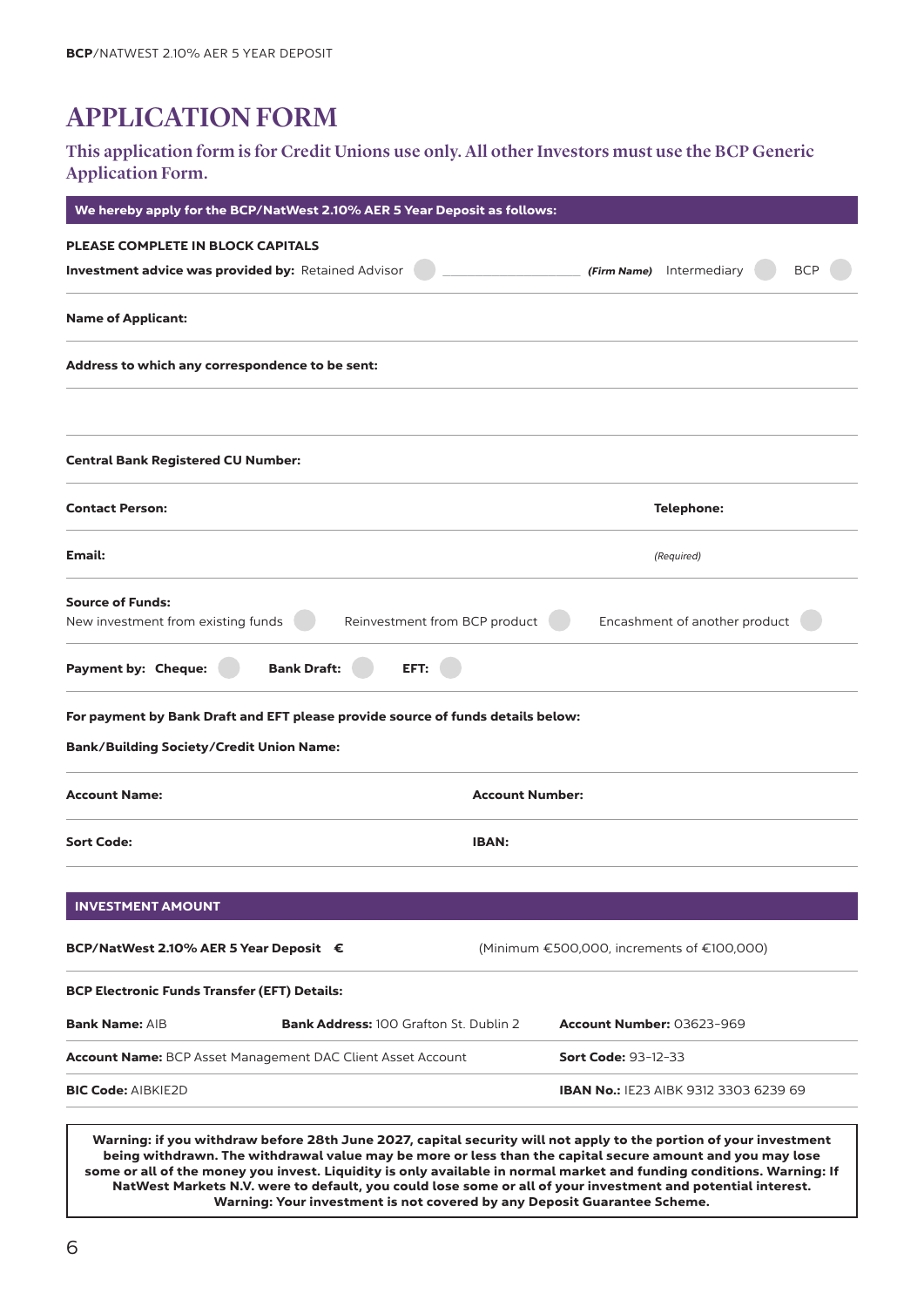7

## **DECLARATION**

I/We understand the Terms and Conditions as set out in the Brochure including the location of the counterparty (which is regulated in the Netherlands) and agree to be bound by them.

I/We hereby request and authorise BCP to give effect to any written request, direction or instruction relating to the BCP/NatWest 2.10% AER 5 Year Deposit on the signature(s) of me/us.

I/We acknowledge that no interest will be paid to me/us in relation to the period up to 28th June 2022.

I/We declare that this authorisation, unless terminated by dissolution, or by operation of law, shall remain in full force and effect until the end of the 5 Year Term.

I/We consent to my/our information being used by BCP Asset Management DAC to provide information on new business opportunities. The state of the state of the state of the state of the state of the state of the state of the state of the state of the state of the state of the state of the state of the state of the state

I/We confirm I/we have received the BCP Client Asset Key Information Document.

I/We authorise my/our advisor to view details of my/our account online.

I/We agree to receive valuations and other communications from BCP online via vespro.bcp.ie

I/We represent and warrant that the Credit Union is investing as principal and in full compliance with the Credit Union Act 1997 (Regulatory Requirements) Regulations 2016 – S.I. No. 1 of 2016 including in particular Part 5 of those regulations and in accordance with the investment strategy of the Credit Union.

I/We confirm that where we have provided personal data in respect of an officer, director or employee I/we have obtained their consent for providing this information to BCP.

I/We confirm that there is no beneficial owner with a 25%+ interest in the Credit Union.

#### POLITICALLY EXPOSED PERSON (PEP), RELATIVE OR CLOSE ASSOCIATE (RCA) OF A PEP AND OTHER PERSONS OF INFLUENCE

| I/we confirm that no current Director is (or has been), a PEP or RCA of a PEP.                                                      | YES NO             |
|-------------------------------------------------------------------------------------------------------------------------------------|--------------------|
| I/we confirm that no current Director holds (or has held) a prominent position or enjoys (or has enjoyed)<br>a high public profile. | YES NO             |
| I/we confirm that no current Director is involved (or has been) in political lobbying.                                              | NO  <br><b>YFS</b> |

If you have answered 'No' to any one of the above, please complete the PEP, RCA and Other Persons of Influence Supplementary Form (available on the BCP website or upon request).

| Signed (two authorised signatories must sign as per Mandate below): |       |            |  |
|---------------------------------------------------------------------|-------|------------|--|
| SIGNATURE (A):<br>on behalf of the Applicant                        | Date: |            |  |
| SIGNATURE (B):<br>on behalf of the Applicant                        | Date: |            |  |
| Email address for vespro.bcp.ie registration:                       |       | (Required) |  |

#### New & Existing Clients

Confirmation of identity must be provided in accordance with Section 2 of the Terms and Conditions.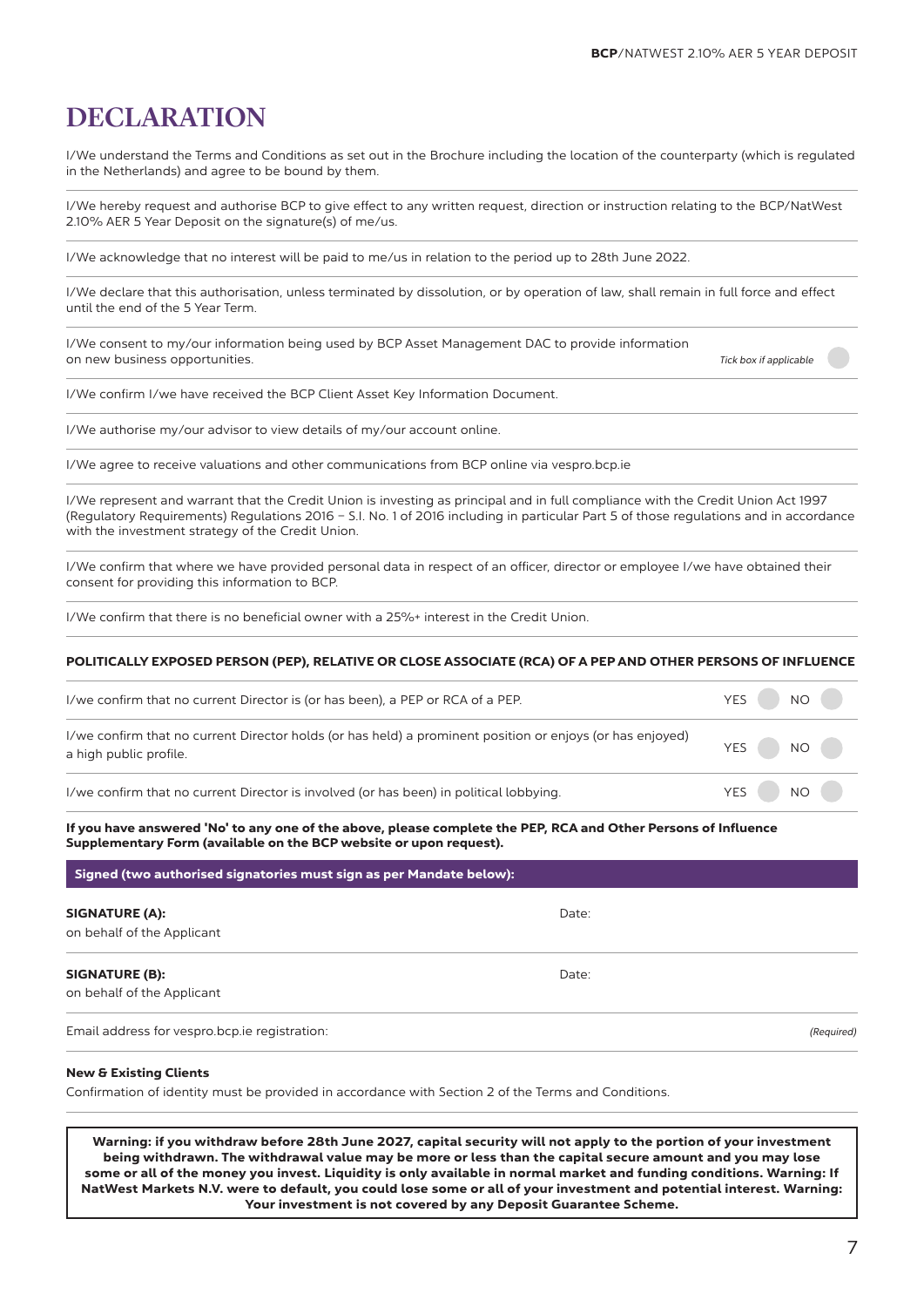### MANDATE FORTHE INVESTMENT

At a meeting of the Directors duly convened and held on the \_\_\_\_\_\_\_\_\_\_\_\_\_\_\_\_\_\_\_\_\_\_\_\_\_\_\_\_\_\_\_\_\_\_\_\_\_\_\_\_\_\_\_\_\_\_\_ day of

\_\_\_\_\_\_\_\_\_\_\_\_\_\_\_\_\_\_\_\_\_\_\_\_\_\_\_\_\_\_\_\_\_\_\_\_\_\_\_\_\_\_\_\_\_\_\_\_\_\_\_\_\_\_\_\_\_\_\_\_\_\_\_\_\_ 2022 the following resolution was passed. "Resolved that (insert applicant name): \_\_\_\_\_\_\_\_\_\_\_\_\_\_\_\_\_\_\_\_\_\_\_\_\_\_\_\_\_\_\_\_\_\_\_\_\_\_\_\_\_\_\_\_\_\_\_\_\_\_\_\_\_\_\_\_\_\_\_\_\_\_\_ should

invest; €\_\_\_\_\_\_\_\_\_\_\_\_\_\_\_\_\_\_\_\_\_\_\_\_\_ in the BCP/NatWest 2.10% AER 5 Year Deposit and the following are authorised to

complete, on behalf of the company, the application forms and other documentation relating to this investment."

#### Specimen signatures of those authorised to give instructions (Minimum 2 signatories are required)

| <b>NAME</b> | <b>OFFICIAL POSITION</b> | <b>SIGNATURE</b> |
|-------------|--------------------------|------------------|
|             |                          |                  |
|             |                          |                  |
|             |                          |                  |
|             |                          |                  |
|             |                          |                  |
|             |                          |                  |

I certify the above to be a true copy of the Resolution recorded in the minute book

#### SIGNATURE: (Authorised Signatory)

Print Name: Director/Secretary\* (Delete as appropriate)

Date:

\* Mandatory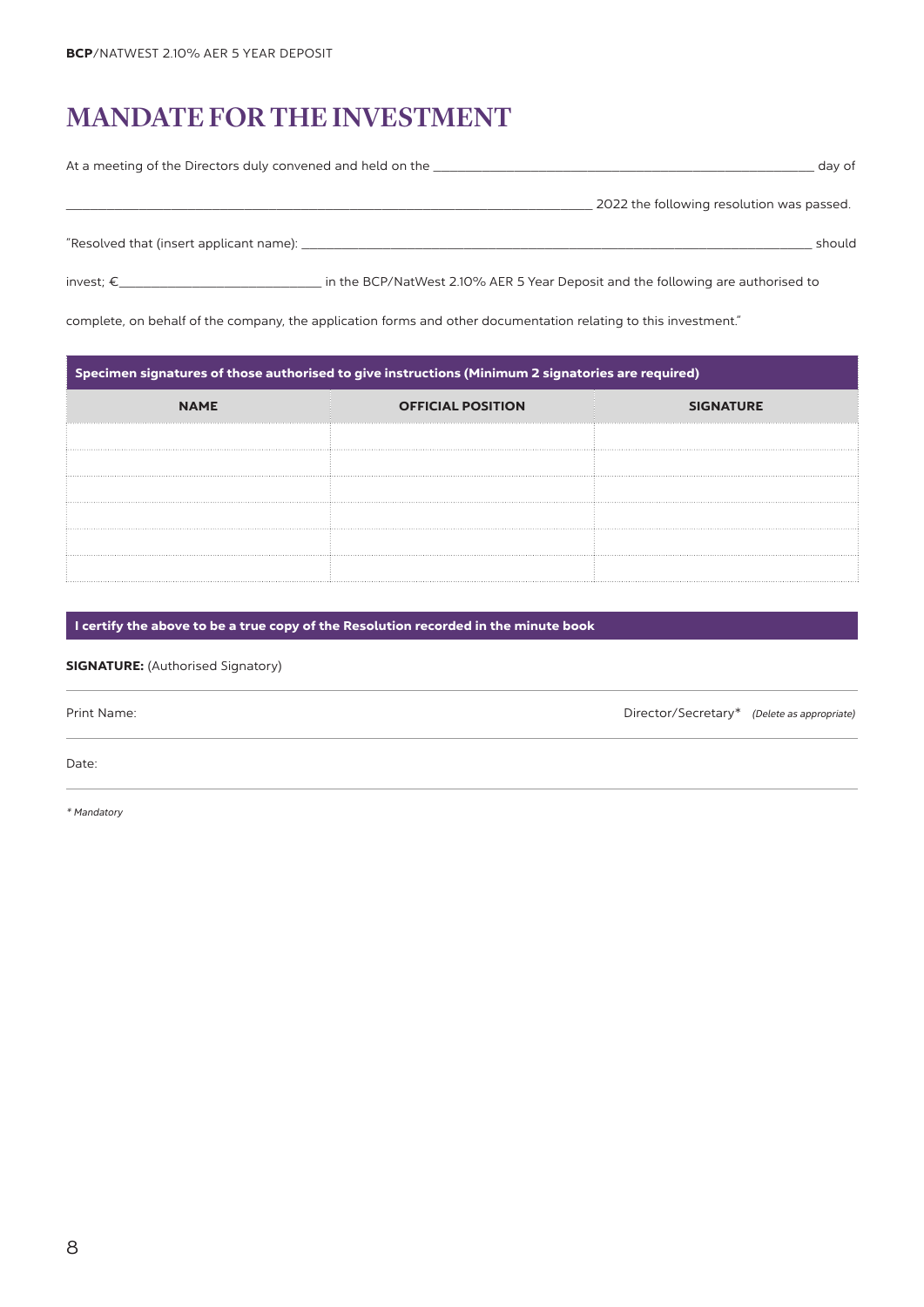### TERMS & CONDITIONS

#### 1. DEFINITIONS

- 1.1 'you/your/depositor' means the customer(s) who is/are placing funds in the BCP/NatWest 2.10% AER 5 Year Deposit.
- 1.2 'the Deposit' means the BCP/NatWest 2.10% AER 5 Year Deposit.
- 1.3 The 'Term' means the duration of the Deposit which is placed in a Fixed Term Deposit with the Bank, commencing on 28th June 2022 and maturing on 28th June 2027.
- 1.4 'Deposit Interest' is the gross interest payable in accordance with Section 8 below.
- 1.5 The 'Bank' means NatWest Markets N.V. and its successors, assigns and transferees. The registered office is Claude Debussylaan 94, Amsterdam, the Netherlands. Website: https:// ci.natwest.com/about-us/natwest-markets/board-andgovernance/natwest-markets-nv/
- 1.6 'BCP' means BCP Asset Management DAC and its successors, assigns and transferees.

#### 2. CONFIRMATION OF IDENTITY (NEW & EXISTING CLIENTS)

Further to the money laundering provisions of the Criminal Justice (Money Laundering & Terrorist Financing) Act, 2010 as amended clients must provide with their application (1) Original certified copy of signed passport or full drivers licence certified by one of the following: Garda Síochána / Accountant / Solicitor / Notary Public / Embassy- Consular Staff Member / Authorised Financial Service Provider and (2) original address verification (e.g. utility bill) dated within the last 6 months. For payments by draft please provide a second form of separate address verification. Please note this applies to existing as well as new clients. For Corporates, Charities, Religious Orders, Friendly Societies, Associations and Trusts please contact your Financial Adviser or BCP for further requirements.

#### 3. CLIENT ORDER EXECUTION POLICY B

Client orders to BCP may be in writing, by email or by telephone. Orders will be prioritised according to the date and time they are recorded on the Firm's administration system; orders are recorded in the order they are received. Documentation (including that required to comply with BCP's Anti-Money laundering policy) can be transmitted to BCP at a date which is after the date that the client order is recorded.

#### 4. YOUR INVESTMENT

- 4.1 BCP will initially lodge your investment in the Deposit to a client asset account with AIB in the name of BCP. On or before the commencement date the funds will be transferred to a client asset account with the Bank in the name of BCP Asset Management Client Asset Account, and will be held at the Bank until maturity of the Deposit. No interest will be paid to you on these funds before the start date of the Deposit.
- 4.2 After the start date you will receive a confirmation from BCP of your investment in the Deposit. We will provide you with quarterly statements for this investment. Prices for BCP products will also be updated at least quarterly, and available to view online via vespro.bcp.ie.

### **5. AVAILABILITY**<br>5.1 The closing dat

- The closing date for applications is 24th June 2022, or earlier if fully subscribed (the 'Closing Date').
- 5.2 The minimum investment is €500,000 for Credit Unions and €100,000 for other investors.
- 5.3 The BCP/NatWest 2.10% AER 5 Year Deposit is available to Credit Unions, Charities, Pensions, Religious Orders, Friendly Societies and Corporates.

#### 6. COOLING OFF PERIOD

You have no right to cancel your application to invest in the deposit once your signed application is received by BCP. This is regardless of whether BCP has received funds at that time or not and regardless of whether the original application has been received or it is received in electronic form. If BCP has not received funds with the application, you are obliged to send these to BCP by the closing date.

#### 7. WITHDRAWALS

7.1 Liquidity is available in normal market and funding conditions. Any early withdrawal of the Deposit may include a deduction

from the initial investment as compensation for any loss incurred by NatWest Markets N.V. due to the early withdrawal ("Break Costs"). Break Costs shall be calculated by NatWest Markets N.V. by reference to prevailing market conditions and shall include the costs to NatWest Markets N.V. of terminating any related financial instrument held by it in connection with hedging the Deposit. Such Break Costs may be substantial and you may receive less than the capital protected amount. NatWest Markets N.V. does not commit to making a market on any day at any price.

- 7.2 A request for an early withdrawal (generally available in normal market and funding conditions) must be submitted in writing to BCP and such written notice must indicate the nominal amount to be withdrawn.
- A 0.25% (or €1,250 for a withdrawal of €500,000) administration charge (subject to €250 minimum) payable to BCP will apply to the full realised market value (which may be more or less than the capital protected amount) of any early withdrawal from this investment.

#### 8. DEPOSIT INTEREST

The Deposit Interest payable on the BCP/NatWest 2.10% AER 5 Year Deposit will be 2.5% at the end of year 1 and 2.0% Deposit Interest at the end of years 2 to 5. The Deposit Interest will be credited and paid to BCP on 28th June each year and passed onto Depositors by BCP. If the 28th is not a business day, the interest is paid to BCP on the following business day.

#### 9. MATURITY

BCP will contact you before the Deposit matures to advise of repayment and reinvestment opportunities available at that time. At maturity, funds will be transferred to a separate BCP client asset account outside of the Bank. BCP will, following receipt of your instructions, process maturity payments electronically OR reinvest the proceeds as instructed. If you do not provide us with an instruction, matured funds will be held in this BCP client asset account until they are returned to you by cheque or electronic funds transfer, unless BCP has notified you otherwise in writing. No interest will be paid to you on these funds after maturity of the Deposit. Negative interest may be applied to any unclaimed funds after the maturity date.

#### 10. COMPLAINTS

Any complaint about the sale of the Deposit should be made to your Adviser or the intermediary through whom you invested. A complaint about any other aspect of the Deposit should be made to BCP. Any such complaints will be investigated in accordance with BCP's complaints policy, details of which are available from BCP. If you are dissatisfied with the handling of your complaint or the response to it you may refer the issue to the Financial Services and Pensions Ombudsman (www.fspo.ie).

#### 11. CONFIDENTIALITY

BCP observes a strict duty of confidentiality about your financial affairs. Save at your request or with your consent, BCP will not disclose any details relating to your deposit to anyone else other than in the following circumstances:

- to comply with a Court Order.
- to comply with a direction or request from a statutory or regulatory body entitled to such details.
- in accordance with any applicable legislation.

#### 12. CLIENT ASSET ACCOUNTS

This product is deposit based and the Bank is the underlying deposit taker. Investors will receive confirmation of their investment from BCP. Client asset accounts contain funds which are pooled with other clients' funds. Investors have a claim against BCP in relation to the client assets pool in a specific account. You will not have a legal interest in the deposit account with the Bank and as such you will not be a customer of the Bank.

#### 13. OPERATION OF THE BCP/NATWEST 2.10% AER 5 YEAR DEPOSIT

Neither BCP, the Bank nor their agent(s) will be liable for any loss you may suffer if BCP, the Bank or their agent(s) is prevented from providing any service at any time up to and including maturity as a result of industrial action, power failure, or other cause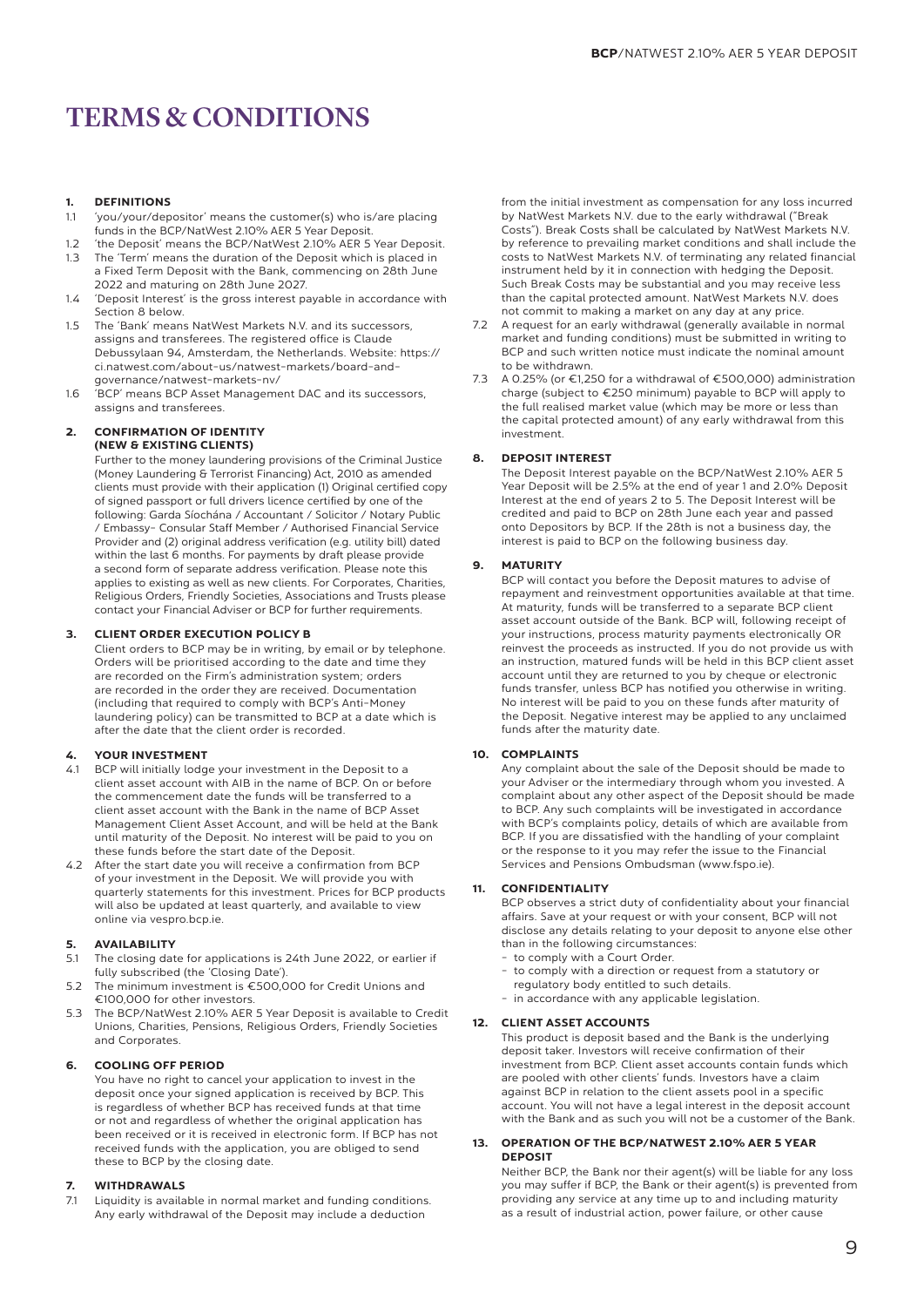beyond the reasonable control of BCP, the Bank or their agent(s). Should this occur the Bank may repay the Deposit before the maturity date for an amount that may be more or less than the initial amount invested. The Bank acts as deposit taker and is not liable for the responsibilities of BCP to you in relation to the Deposit or for any information provided to you by BCP. The Bank is not offering financial or tax advice to BCP or depositors. It does not make any representation, express or implied, as to the investment terms or the performance of the Deposit. Any such statements herein, as well as all other statements regarding the Deposit, are the sole responsibility of BCP. This brochure has been drafted by BCP. The Bank accepts no responsibility for the accuracy or the information set out in this brochure nor have they verified the accuracy of such information. The Bank has not reviewed this brochure. In the event of any default you must contact BCP in whose name the deposit is held or in the event of BCP's insolvency the liquidator or other appointed insolvency practitioner.

#### 14. DATA PROTECTION

BCP Asset Management DAC complies with the requirements of the General Data Protection Regulation 2018.

"Information" means any information given by you or on your behalf in connection with your Investment Application to us. Where you are not a natural person, Information also includes any information you provide to us in respect of your officers, directors or employees, in this regard the use of the term 'you' in this Section 14. Data Protection refers to you or such individuals as appropriate. Information includes any further information which may be given at a later stage either in writing, by email at a meeting or over the telephone including that furnished in connection with any application for any product/service available through us.

The Information will be used by us for the purposes of processing your applications, managing and administering your relationship with us and any products/services for which you have completed an application. The information will also be used for the prevention of money laundering, financing of terrorism or fraud, and compliance with any legal and regulatory obligations which apply to us.

The Information may be disclosed to BCP Asset Management group, third parties including, but not limited to, the intermediary acting on your behalf, product producers/service providers to which you have submitted an application or to which such submission is being contemplated, the providers of services to us, the Administrator, distributors, the Trustee and/or their respective delegates and agents of any Fund you are invested in. We may also disclose your data for legitimate business interest & legal obligations, to auditors, the Central Bank of Ireland, the Irish Revenue Commissioners, other relevant regulators and tax authorities. For further information on Foreign Account Tax Compliance Act (FATCA) or Common Reporting Standard (CRS) please refer to Irish revenue website at http://www.revenue. ie/en/business/aeoi/index.html or the following link: http:// www.oecd.org/tax/automatic-exchange/common-reportingstandard/ in the case of CRS only.

#### RIGHT OF ACCESS, RECTIFICATION OR ERASURE

You have the right at any time to request a copy of any "personal data" (within the meaning of the General Data Protection Regulation 2018 and the Irish Data Protection Act 2018) that we hold in relation to you and have it corrected if it is inaccurate or out of date. To exercise your Right of Access or to update your details under your Right of Rectification or Erasure please email your request to Dataprotection@bcp.ie.

#### DATA RETENTION

Information submitted by you when making an enquiry may be retained by us for a period of up to 12 months from the date of the enquiry. Your information will be held for a period of at least 6 years after the ending of the client relationship.

#### DATA SECURITY

BCP Asset Management DAC intend to strictly protect the security of your personal information and carefully protect your data from loss, misuse, unauthorised access or disclosure, alteration or destruction. We have taken appropriate steps to safeguard and secure information held by us.

#### 15. CANCELLATION

BCP reserves the right, at its sole discretion, not to proceed with the Deposit at any time up to and including the Start Date. Circumstances leading to this cancellation include but are not limited to total funds from Depositors at the Closing Date being considered insufficient, hedging conditions being adverse or BCP not being in a position to meet any obligation that the counterparty may require. In these or other circumstances considered reasonable by BCP, the Deposit shall not commence and your investment amount will be returned to you in full without interest.

#### 16. CONFLICTS OF INTEREST

Occasions can arise where BCP or NatWest Markets N.V., or one of their clients, will have some form of interest in business which is being transacted for the Deposit. If this happens, or if BCP or NatWest Markets N.V. becomes aware that its interests or those of one of its other clients conflict with your interests, you will be informed and asked for your written consent before any transaction is carried out.

#### **ASSIGNMENTS**

Investor(s) may not transfer (either by assignment or by novation) or create any security over any or all its rights, interests and obligations in the Deposit without the prior written consent of BCP.

#### 18. VARIATION

These Terms and Conditions may be changed if a decision, recommendation or change is made by a Court, Regulator, Ombudsman or by legislation. BCP will notify you personally of any changes and will endeavour to give you at least 1 month's notice.

#### 19. GOVERNING LAW AND JURISDICTION

These Terms and Conditions are governed by and shall be construed in accordance with Irish Law. By signing the application form for the BCP/NatWest 2.10% AER 5 Year Deposit, you agree that any dispute may be resolved by the courts of Ireland. If there is a conflict between these terms and conditions and the terms and conditions in the NatWest Markets N.V. Term Sheet then the terms and conditions in the Term Sheet shall have supremacy.

#### 20. DEPOSIT GUARANTEE SCHEME

Your investment is not covered by any Deposit Guarantee Scheme.

#### 21. TAX/ACCOUNTING

The Bank is not offering (and has not provided) any tax or accounting or other advice in respect of the Deposit to BCP or depositors. Prospective depositors in the Deposit should consult their own tax advisors as to the Irish or other tax consequences of investing in the Deposit. Any statements herein in relation to tax are the sole responsibility of BCP.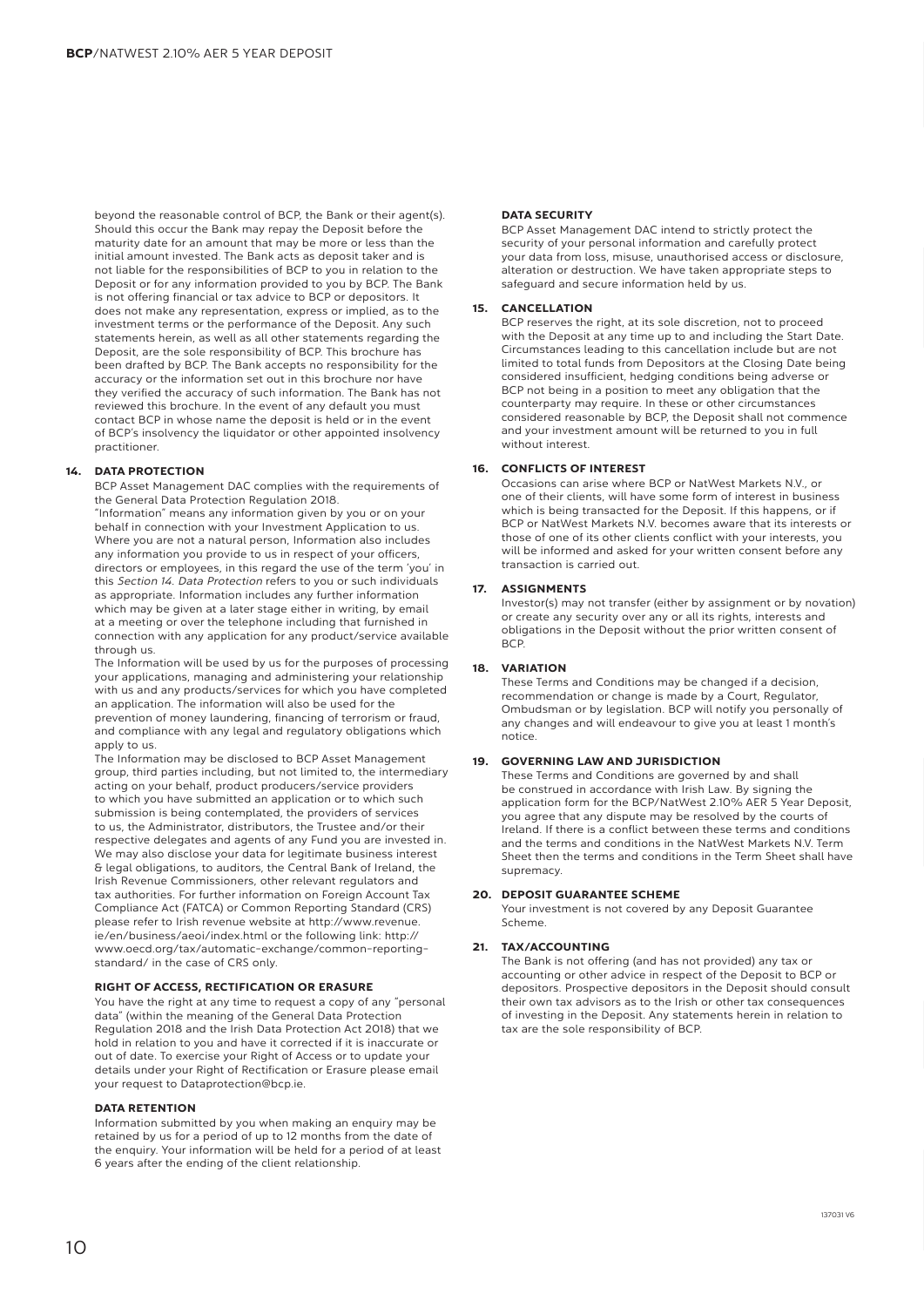

BCP/NATWEST 2.10% AER 5 YEAR DEPOSIT